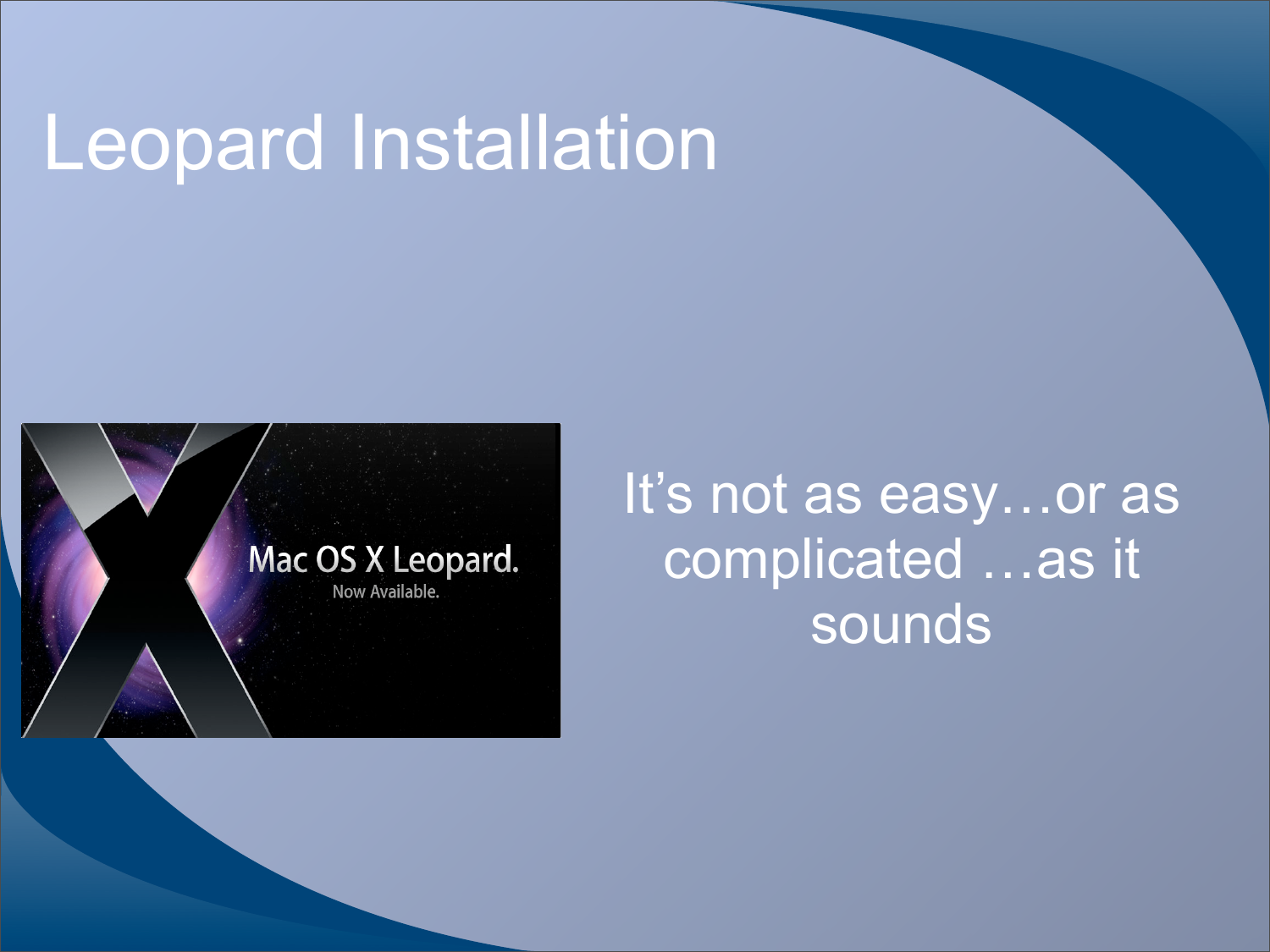#### **Sources**

- Take Control eBook "Taking Control of Upgrading to Leopard"
- Mac related internet sites
- Opinions of other WAP gurus
- Experience

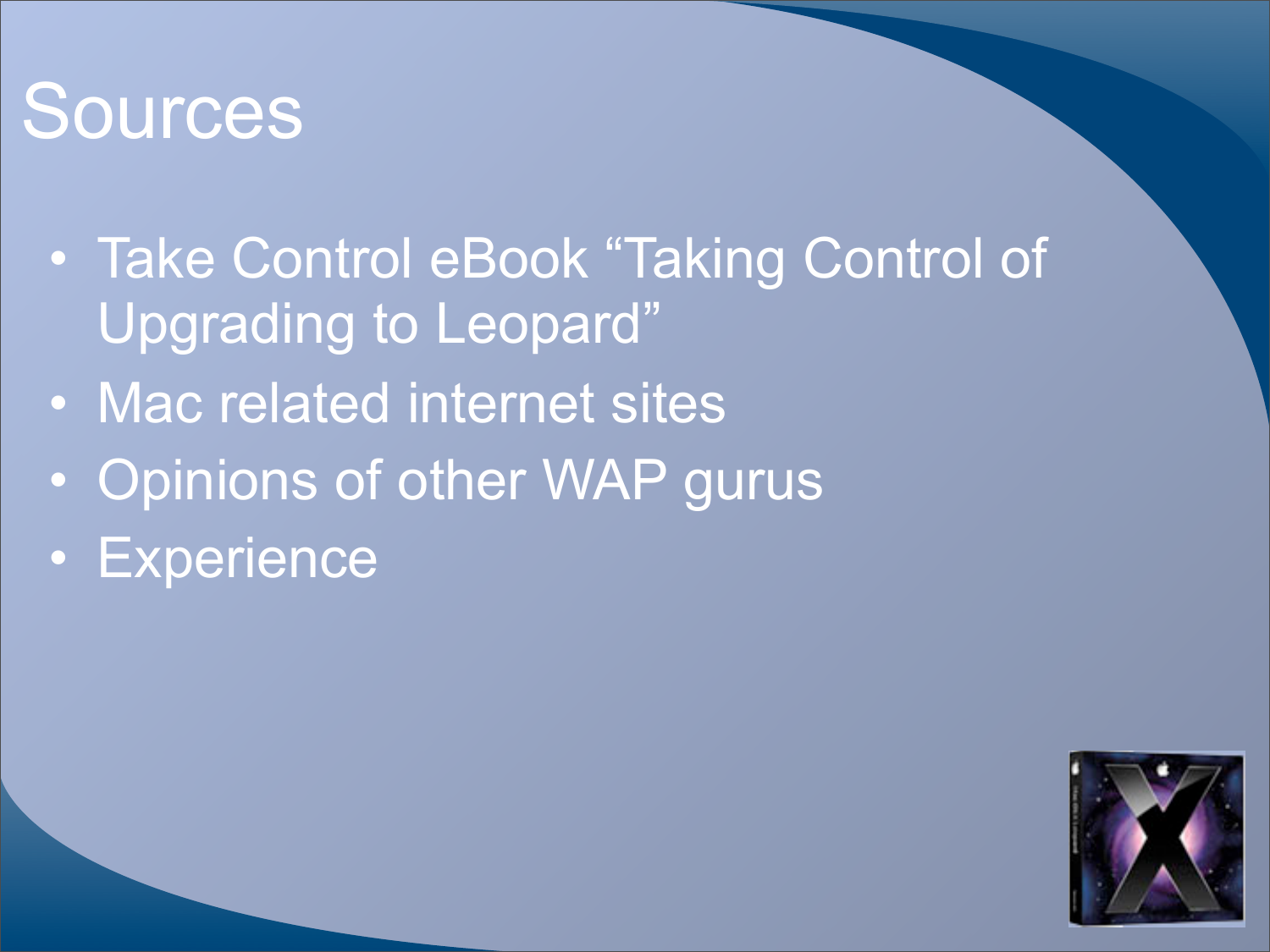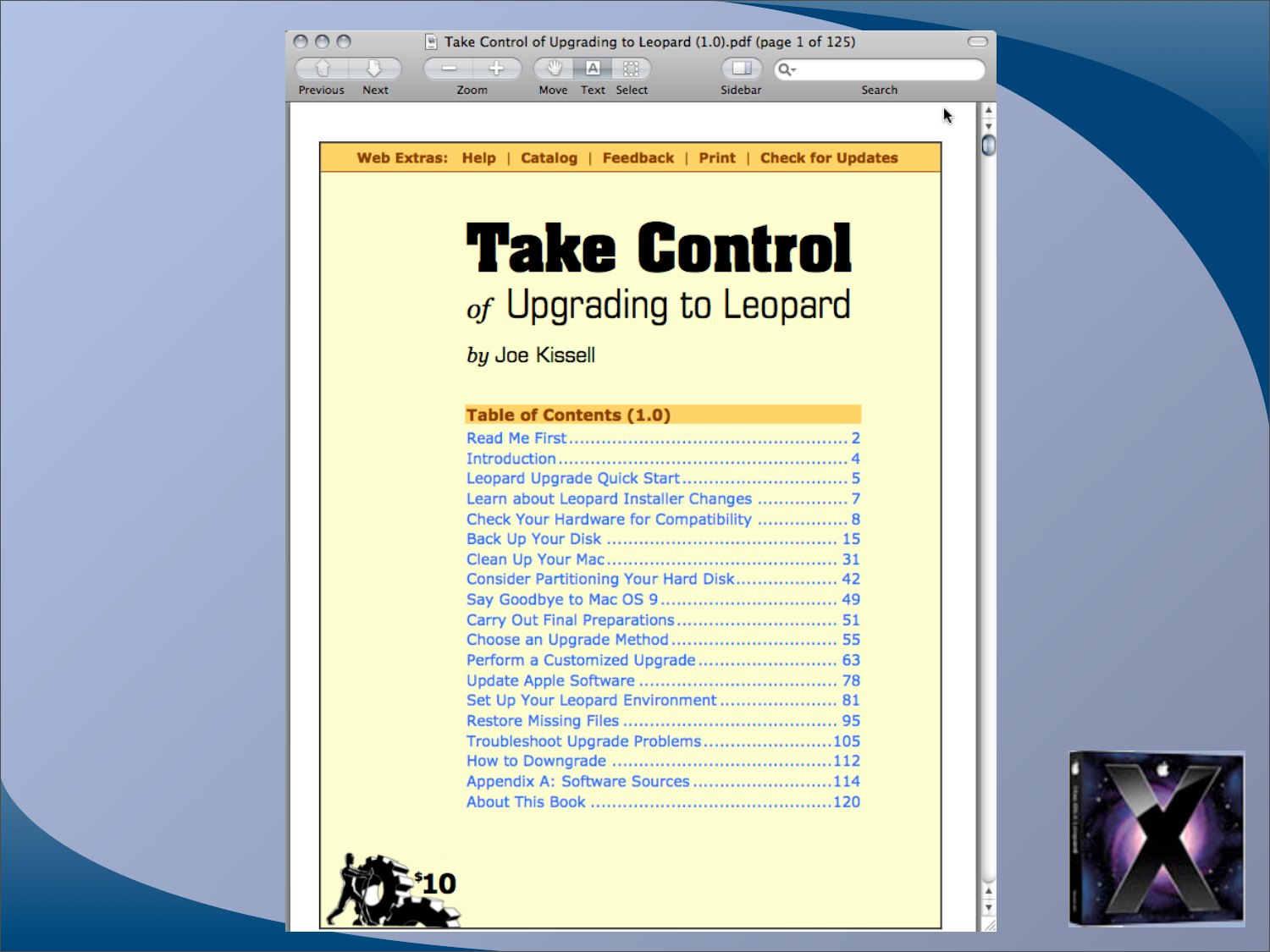#### Presentation Limitations

- Very cursory overview of requirements, decisions needed, and discussion about some of those decisions
- Opinion based on reviewing a lot of sources and recommendations
- If detailed guidance needed -- there will be a longer version of this on the web site and in the Journal but for now the best single installation recommendation guideline is the eBook
- Suggestions in my previous Tiger installation guide are still largely applicable

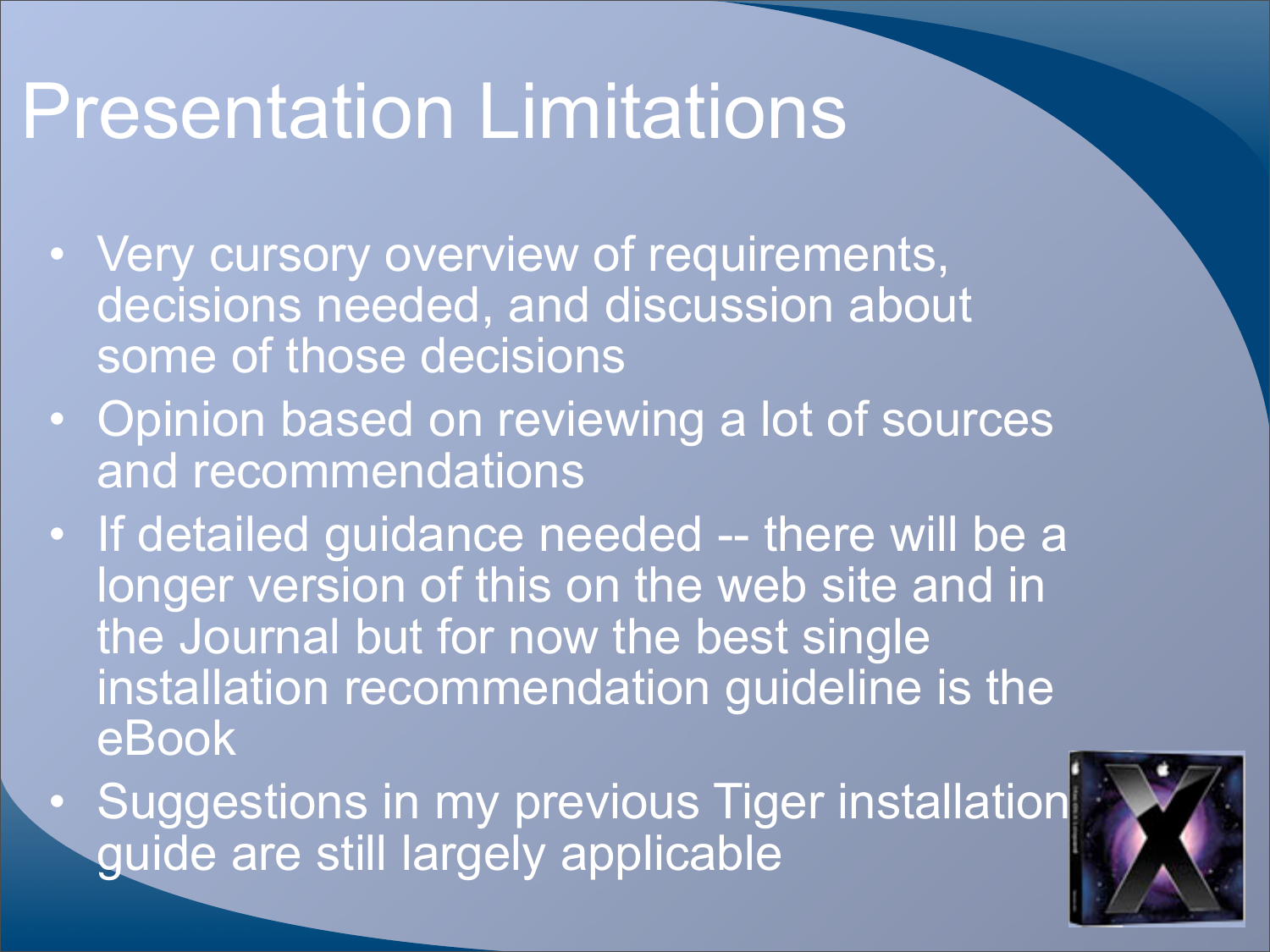# Can I Upgrade

- System Requirements
	- G4/G5/Intel
	- $> 867$  MHz
	- DVD
	- 512 MB RAM
	- Free disk space 9 GB or 12 GB
	- Video (built in or Apple supplied card)
	- Bluetooth devices
	- PCI Cards
	- Additional requirements for some software or features (Photo Booth, Front Row, Audio/video iChat, Boot Camp, Screen Sharing, and DVD Player to name a few

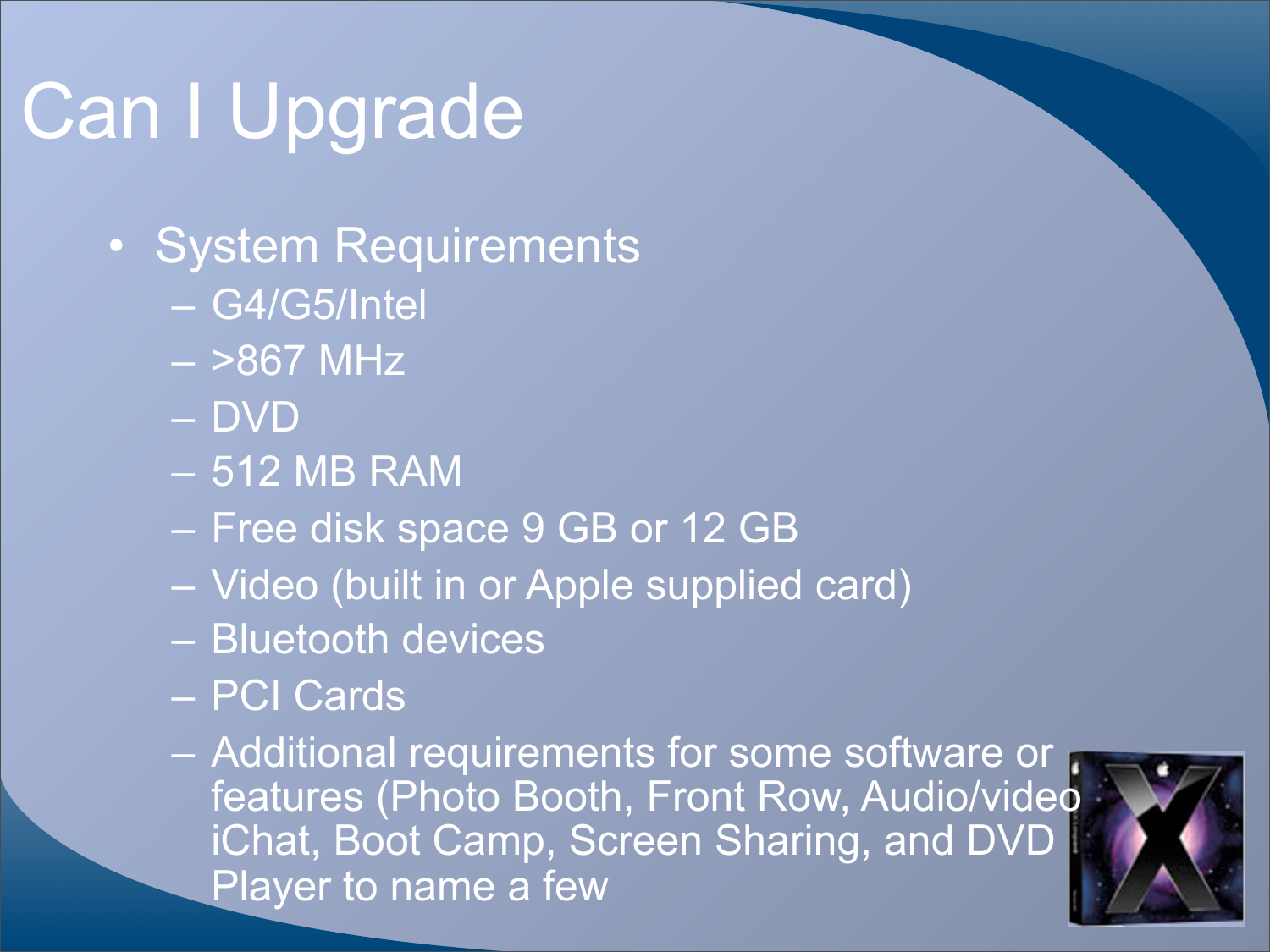# Can I Upgrade II

- Software needed
- Classic
- Hardware needed

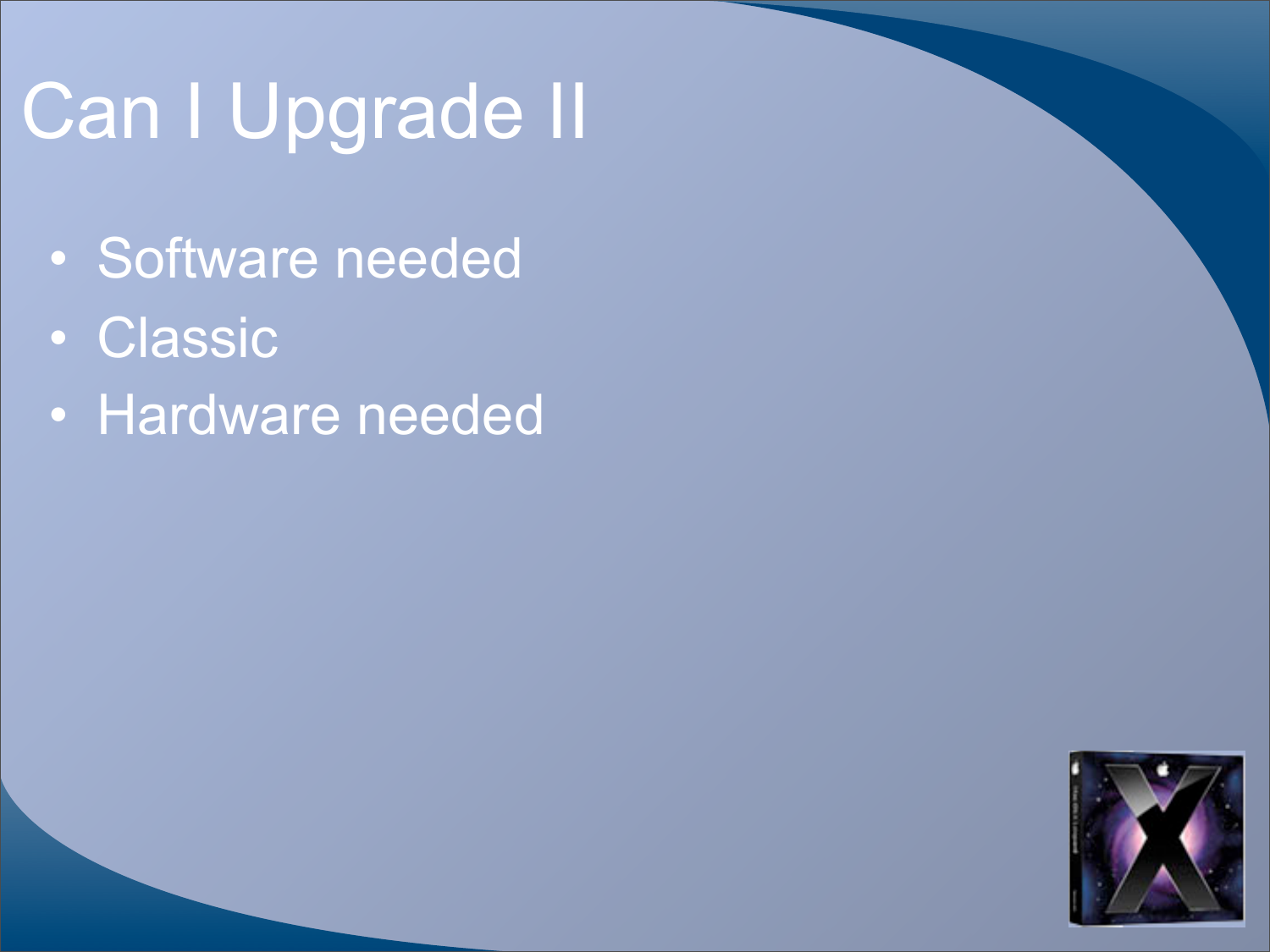# Do I Want to Upgrade

#### • Pros

- Time Machine (mostly good, some drawbacks)
- Faster
- Bugs fixed
- New Features
- Cons
	- Marginally acceptable hardware
	- Classic
	- Software upgrade fees
	- Bugs introduced
	- Loss of features

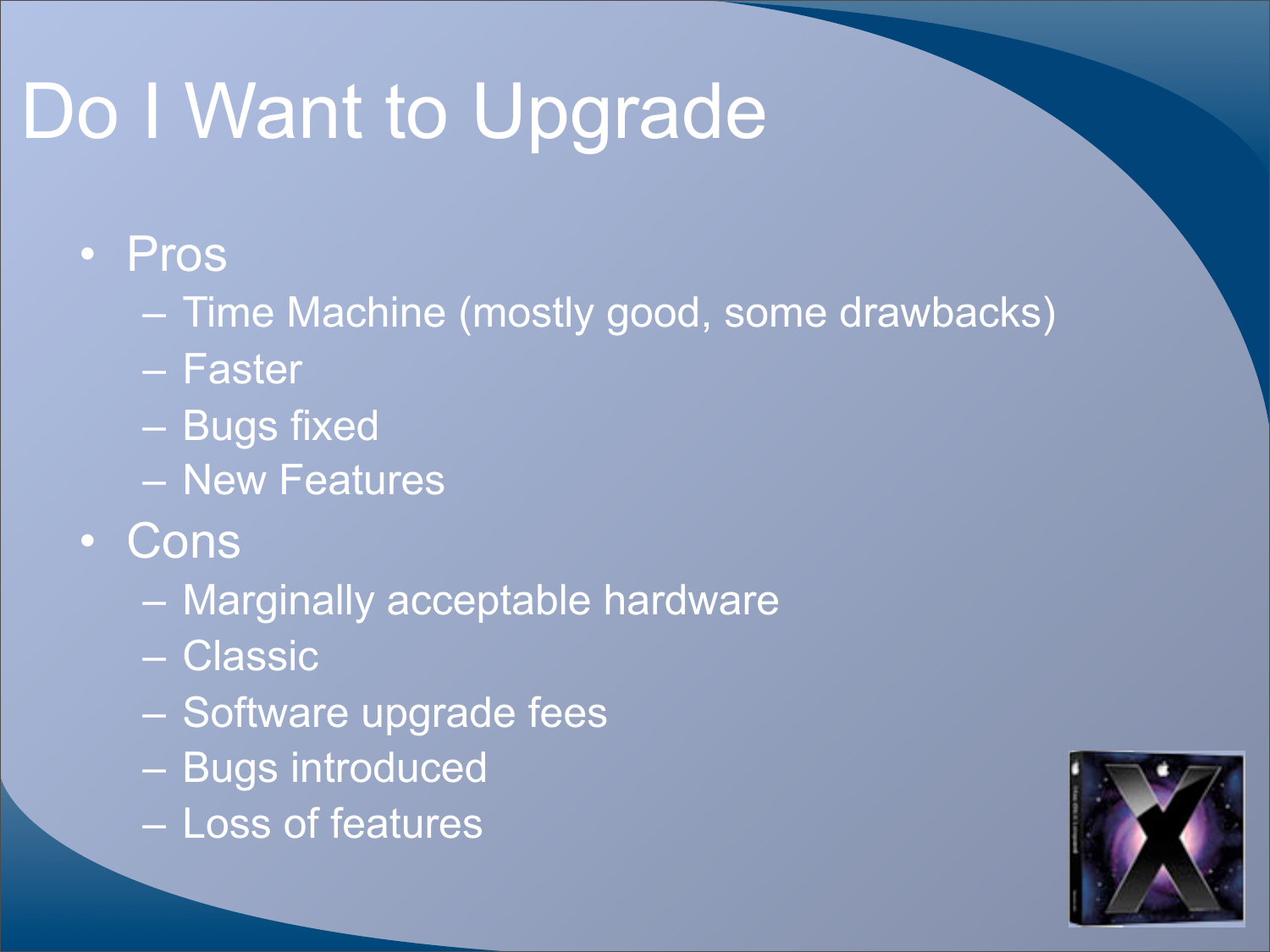## Do I Want to Upgrade Now

- Leopard is a 1.0...10.5.1 will be out soon and might be worth waiting for
- Let somebody else take the spears
- I want New Feature X Now
- HW Drivers or SW update needed

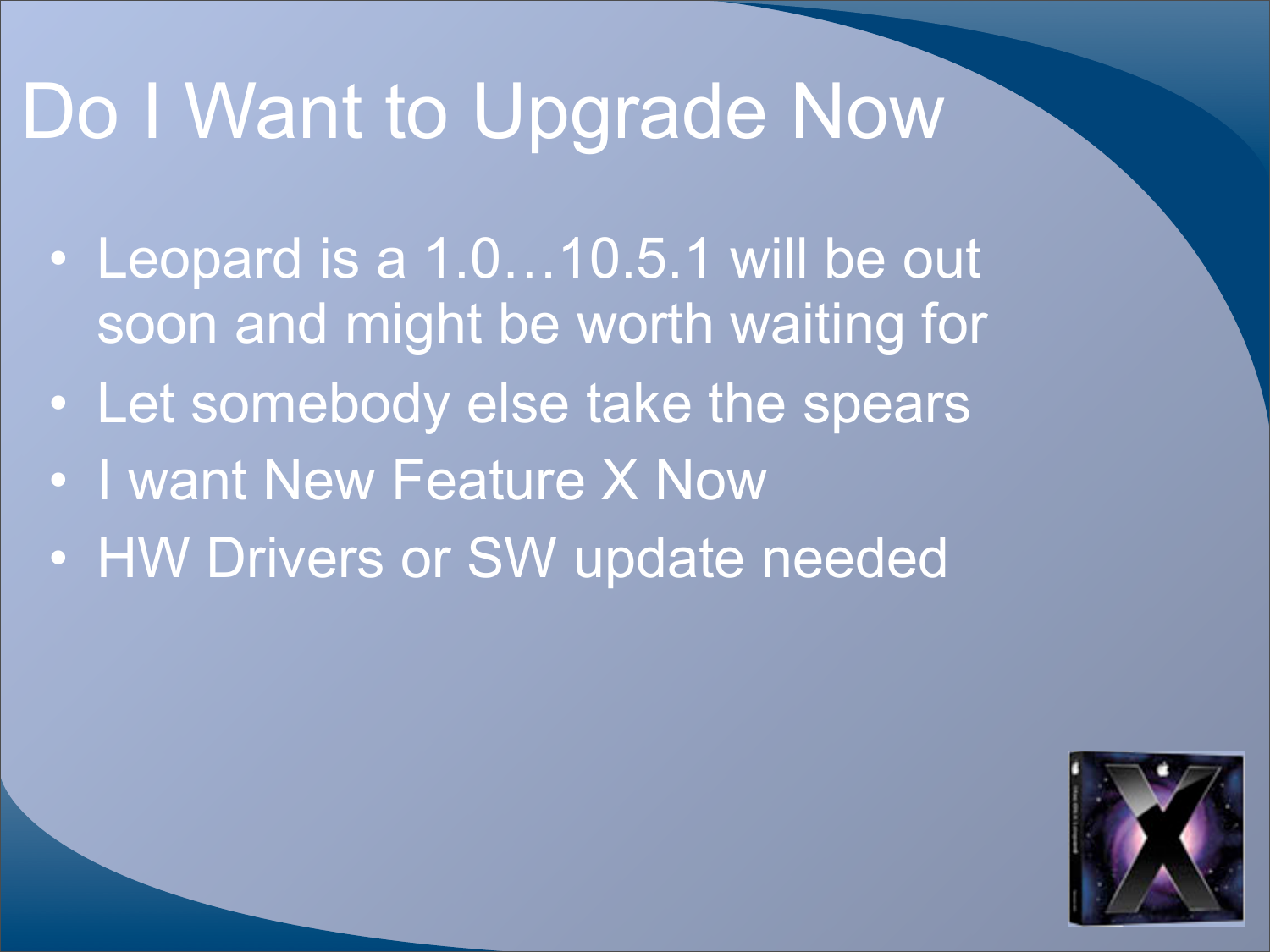## How to upgrade

- Preliminary tasks
- Doing the upgrade
- Post installation tasks

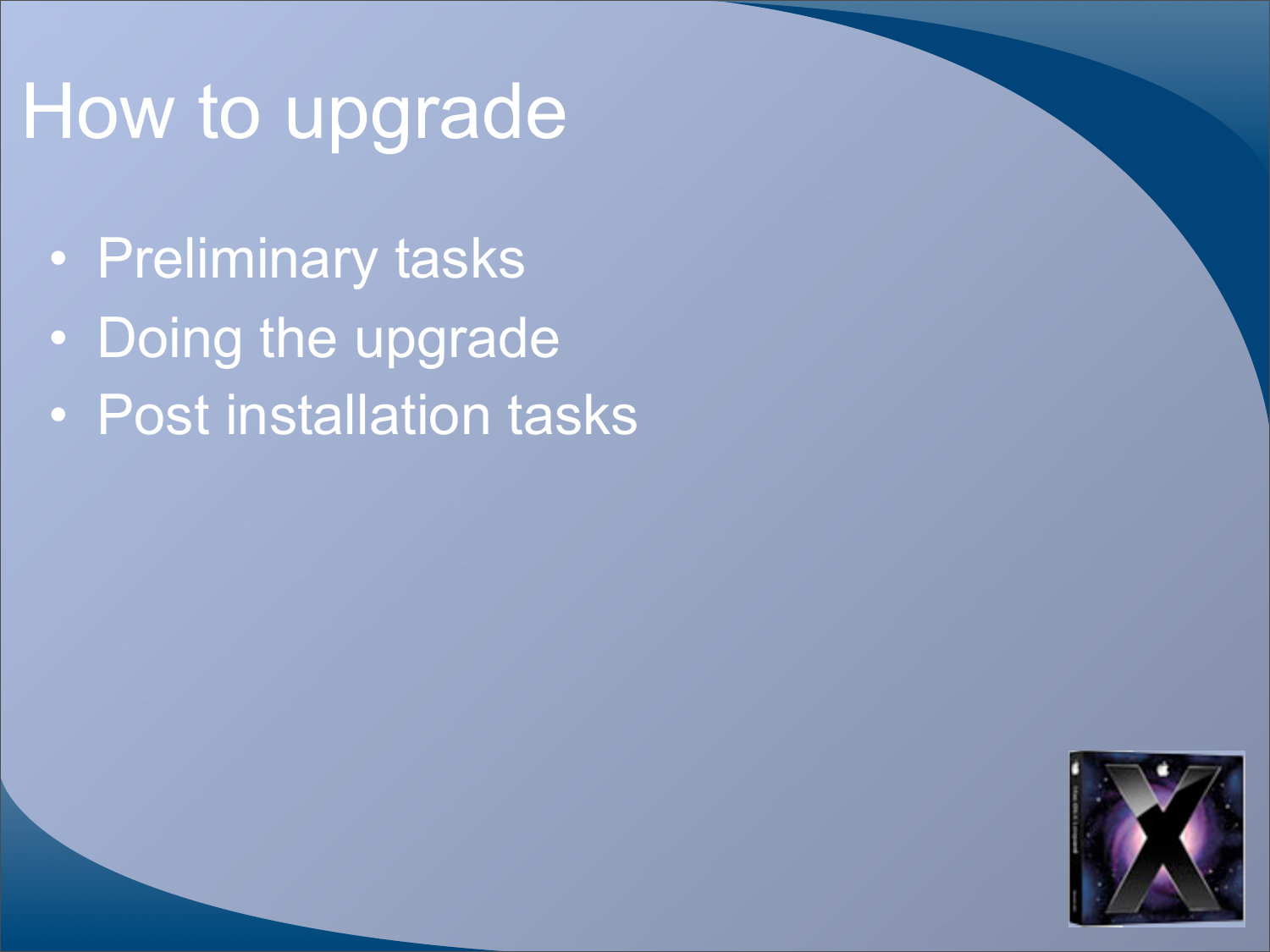# Preliminary Tasks

- Clean up
- Gather up
- Partitioning?
- What kind of install
- Sync devices
- Export data
- Backup
- Turn off login items
- Repair Disk

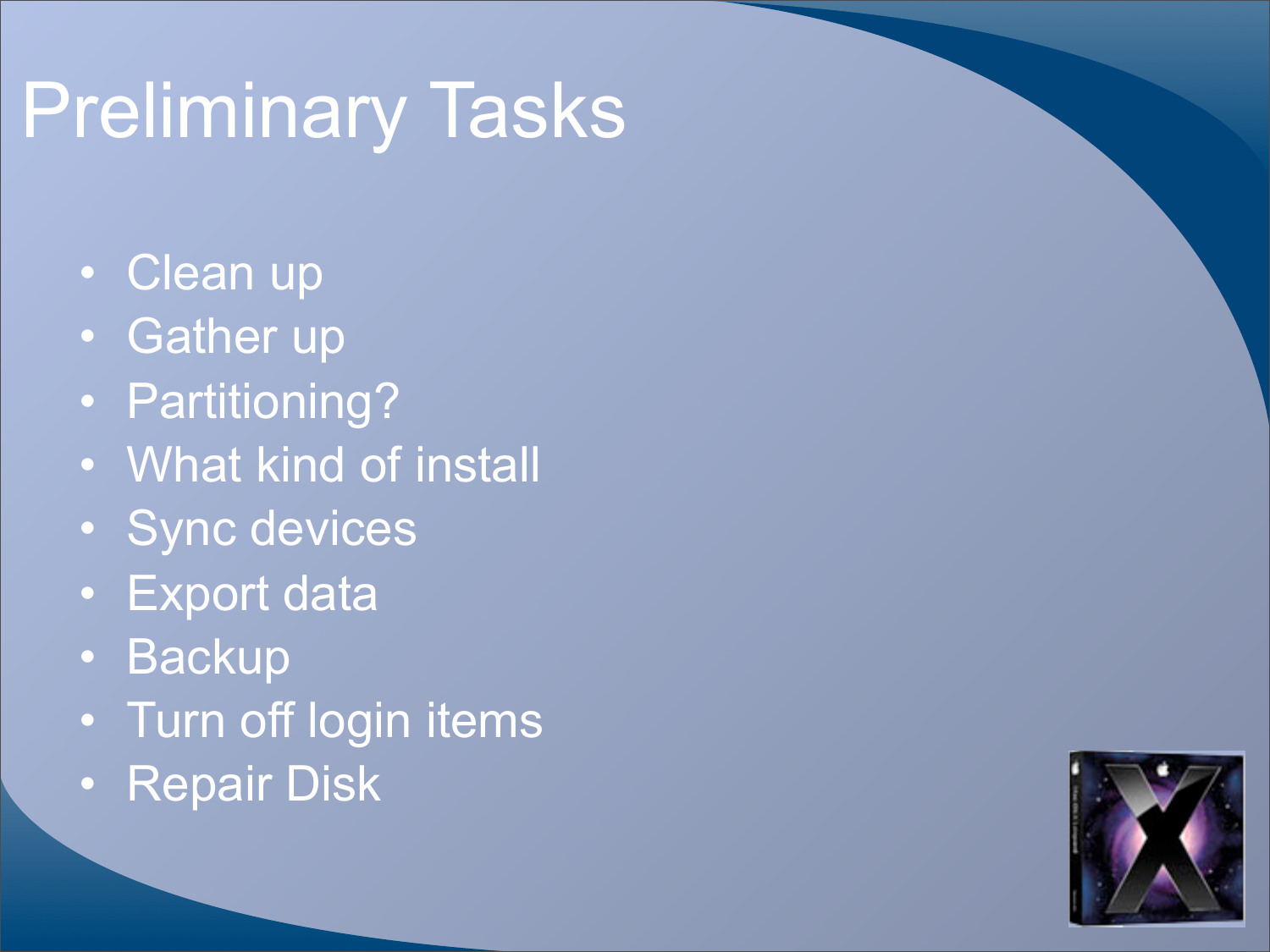### Clean Up and Gather Up

- Clean up old data or applications you no longer need
- Gather up Leopard compatible versions of your favorite utilities or needed applications or drivers

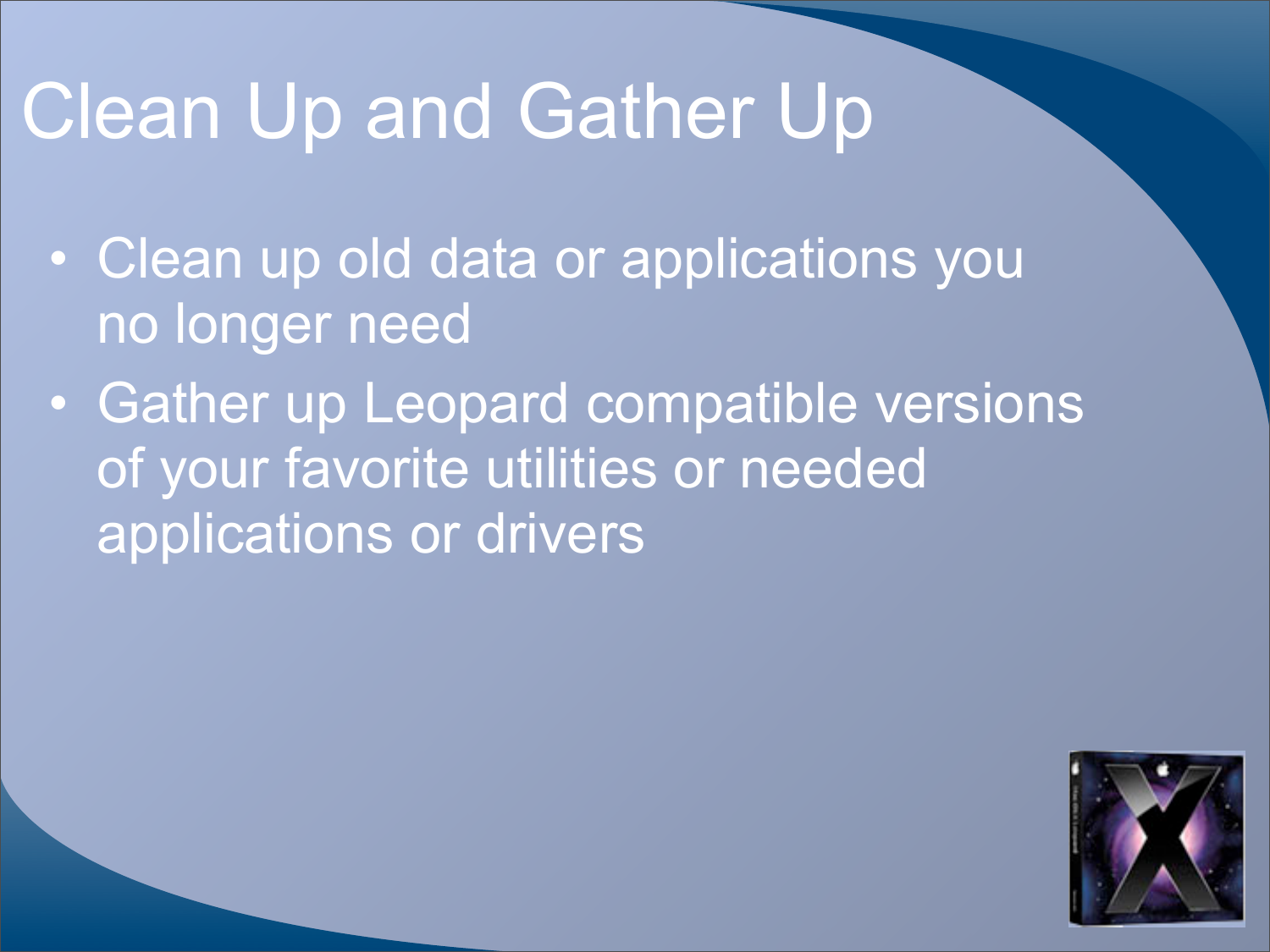# **Partitioning**

- Consider whether you want to partition your drive or not
	- Time Machine
	- Separate user and system files
	- Multiple OS versions installed
- Partitioning erases the entire drive; making the backups covered later even more important

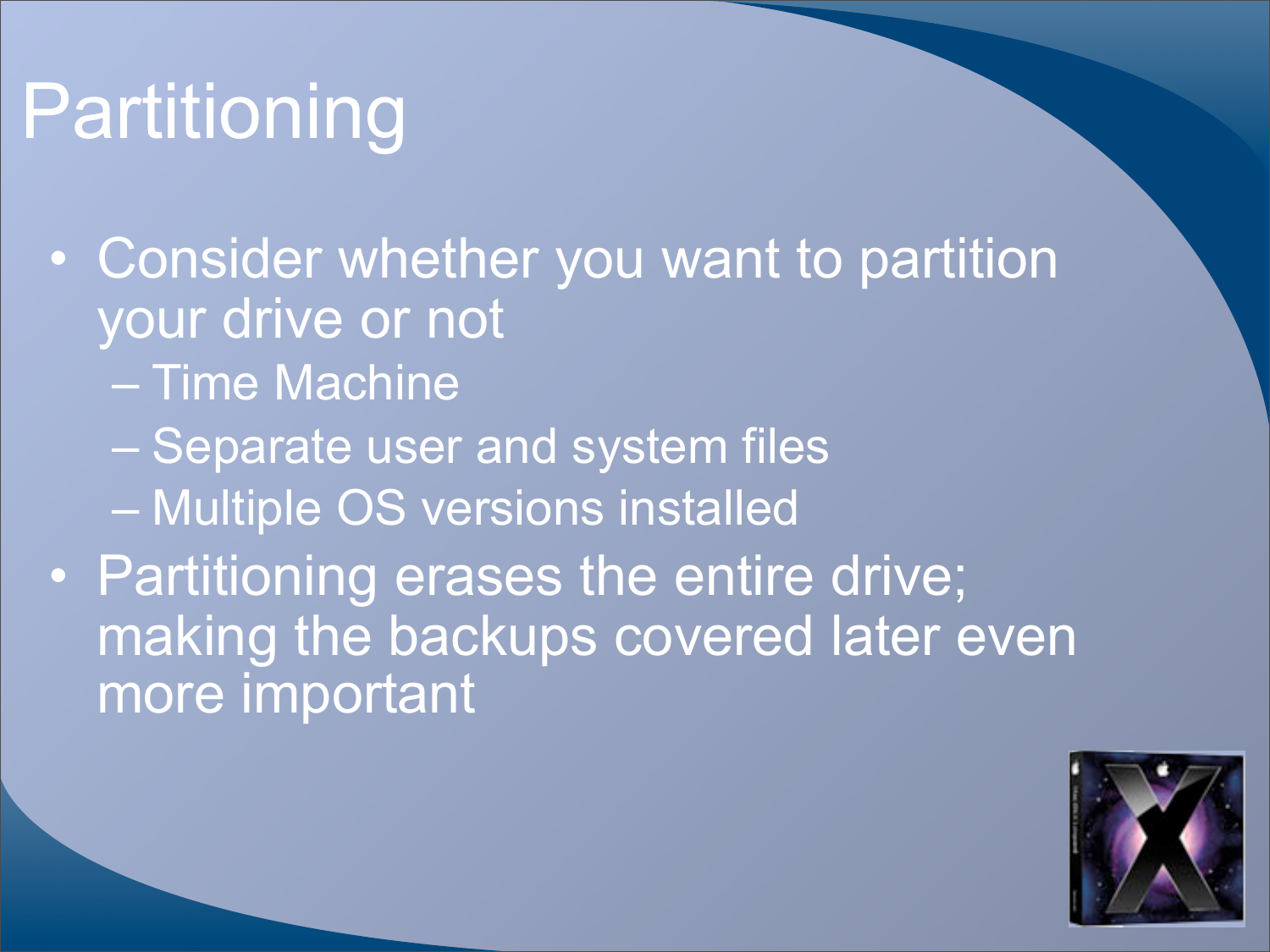## What Kind of Install

- Upgrade
- Archive and Install
- Erase and Install
- Apple Default is Upgrade -- this is the easiest choice but is usually the wrong choice

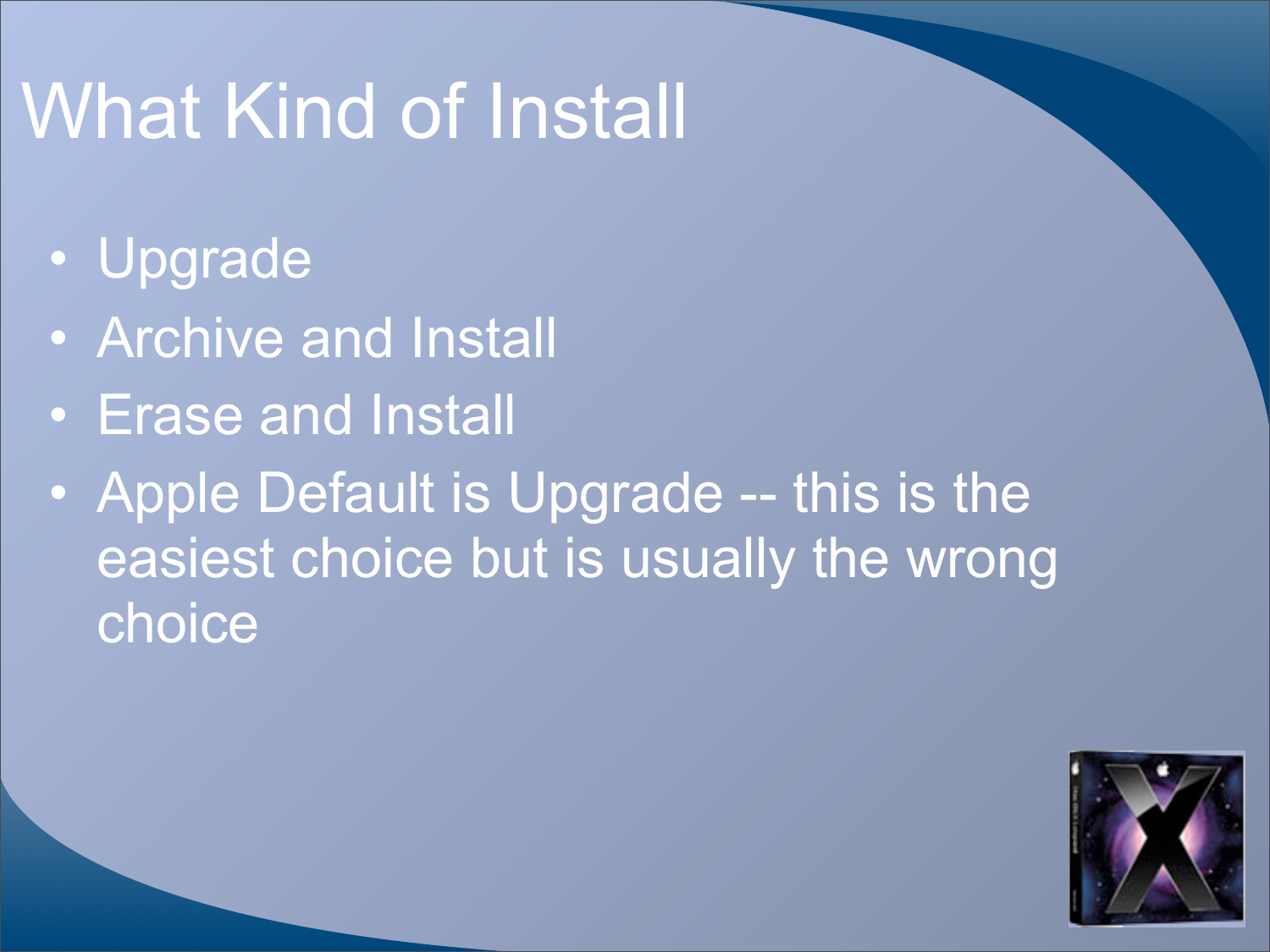#### Neil's Recommendation

- I've done three installs of Leopard
	- Erase and install with completely new accounts
	- Erase and install with Migration Assistant for users, network settings, and applications
	- Archive and Install
- Erase and Install with Migration Assistant is best for most users
- Archive and Install is best for most of the rest

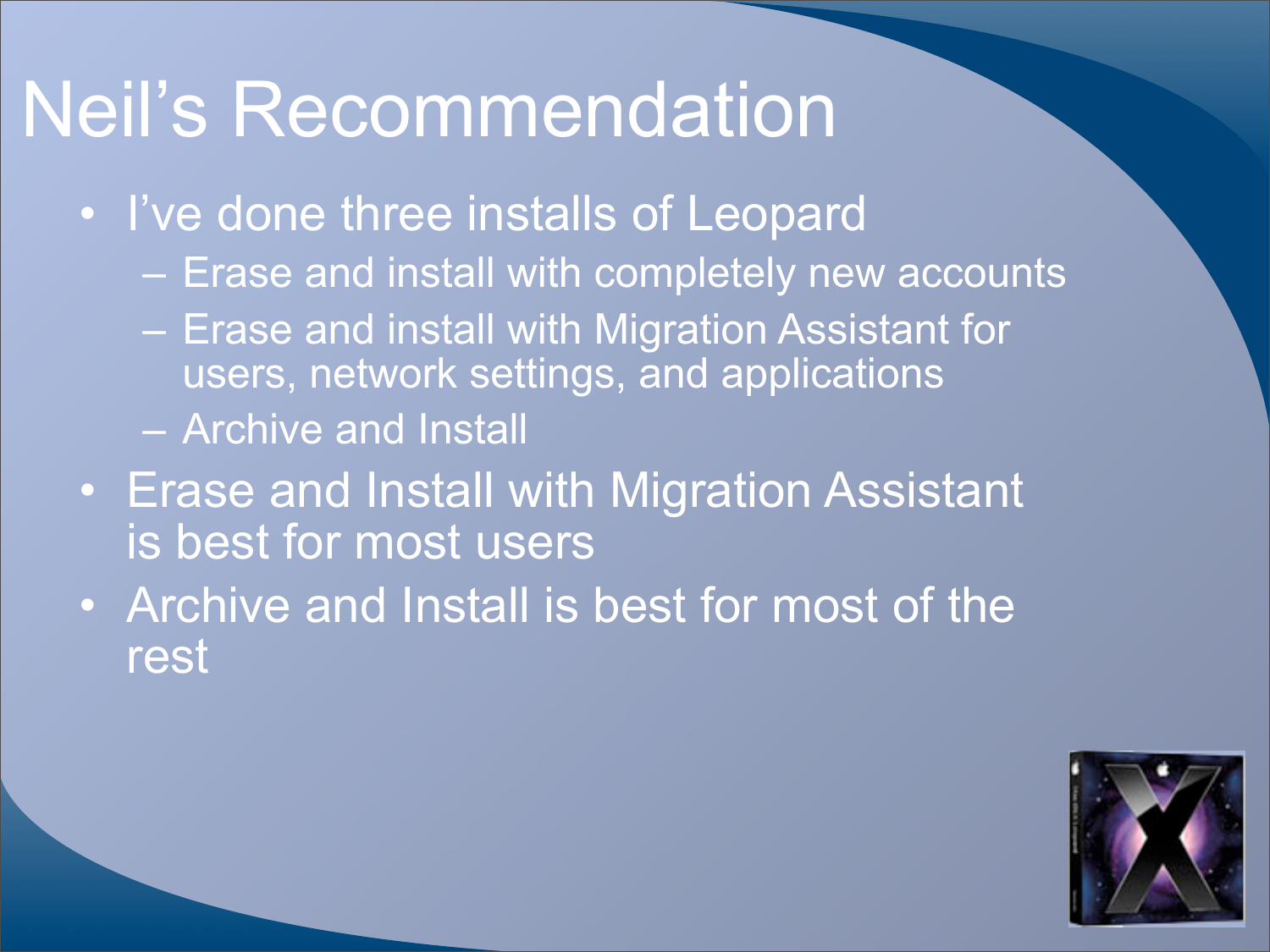# Take Control's **Recommendation**

- Upgrade
- Erase and Install with Migration Assistant if that fails

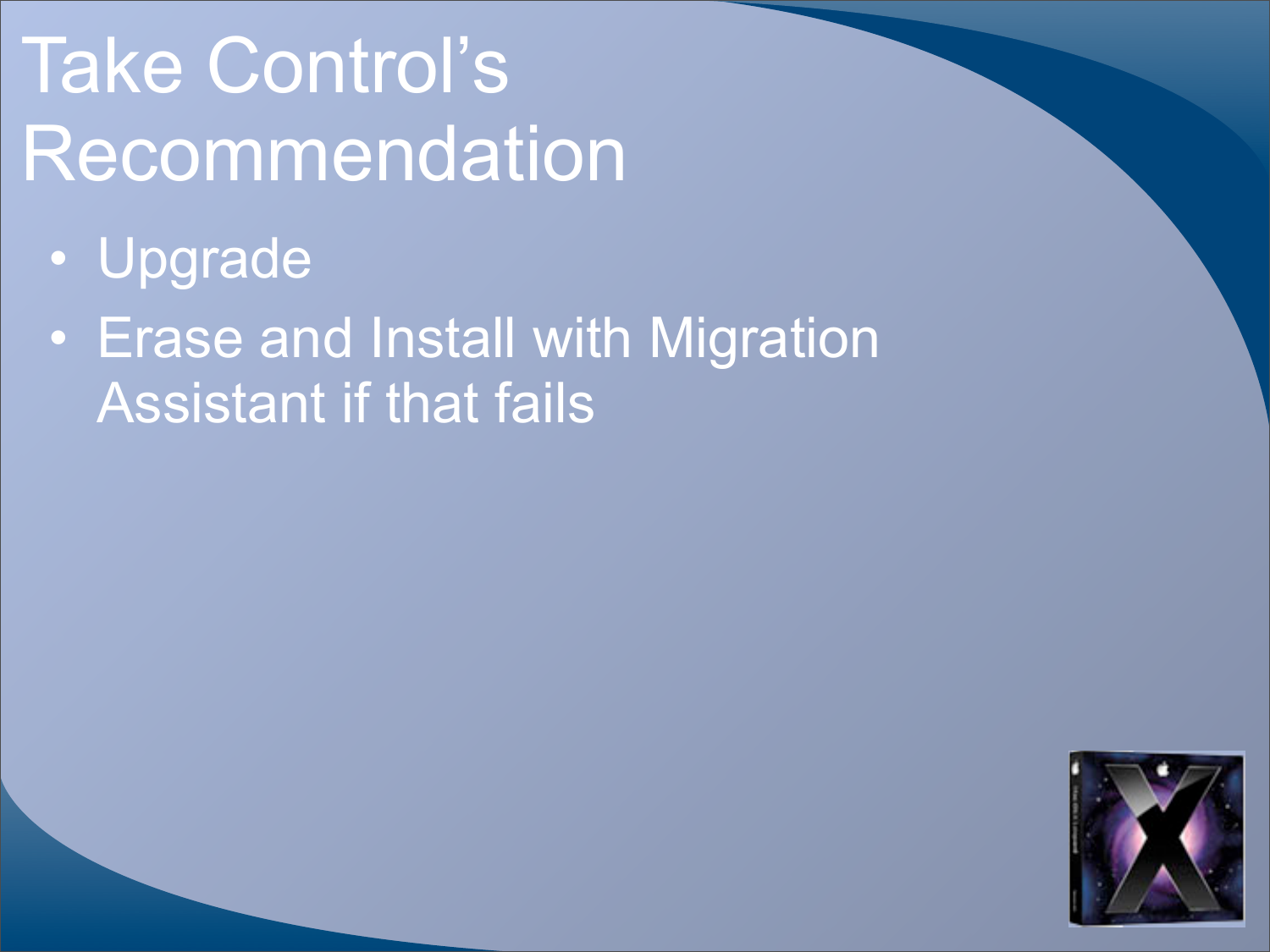#### Sync Devices and Export Data

- Sync PDA, iPod, phones
- Backup to Dot Mac if you have it
- Export copies of Address Book, iCal, and other irreplaceable data

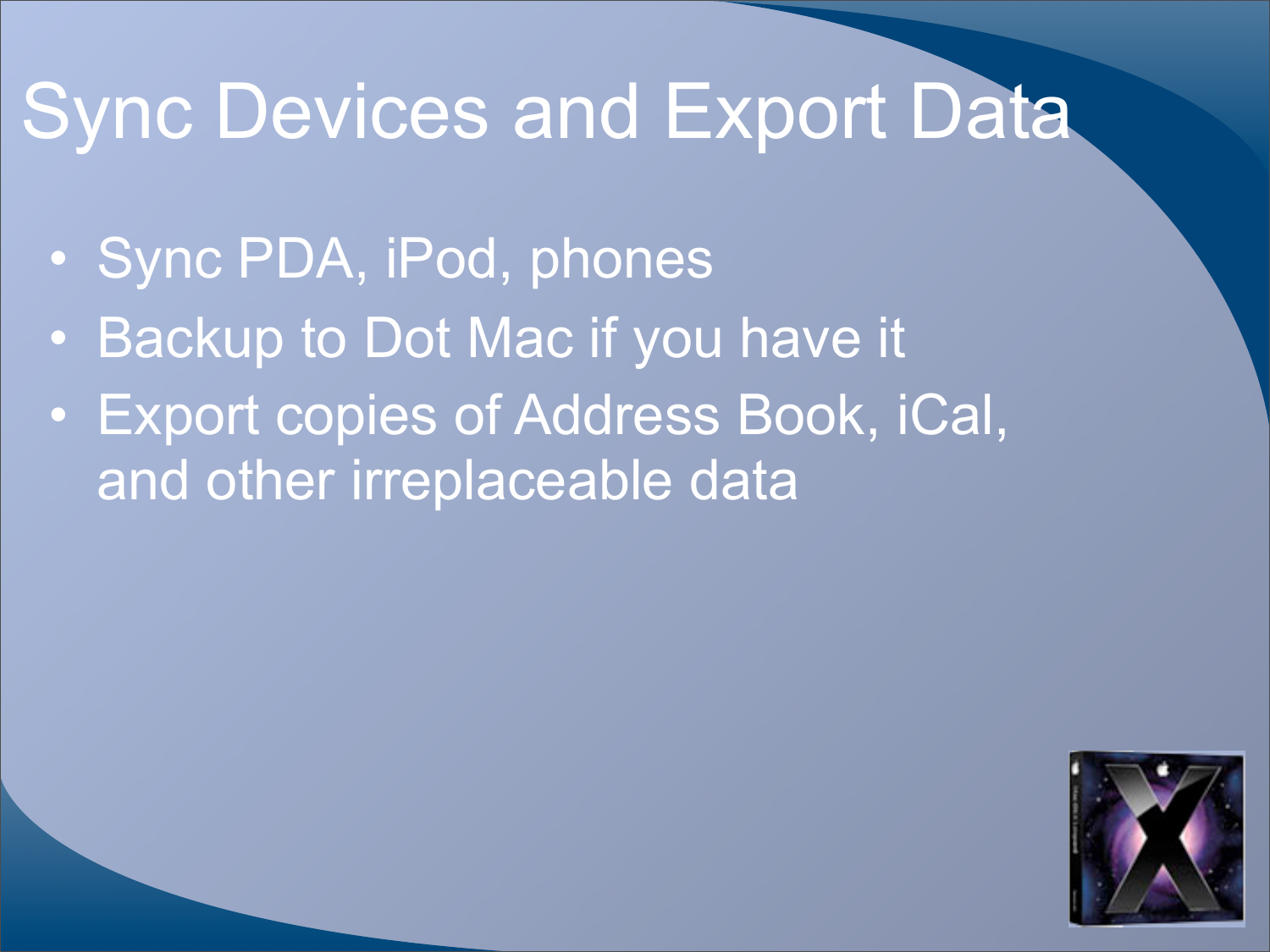# Backup

- At least twice
- Clone using Disk Utility, SuperDuper, CarbonCopyCloner or other method
- Other backup methods

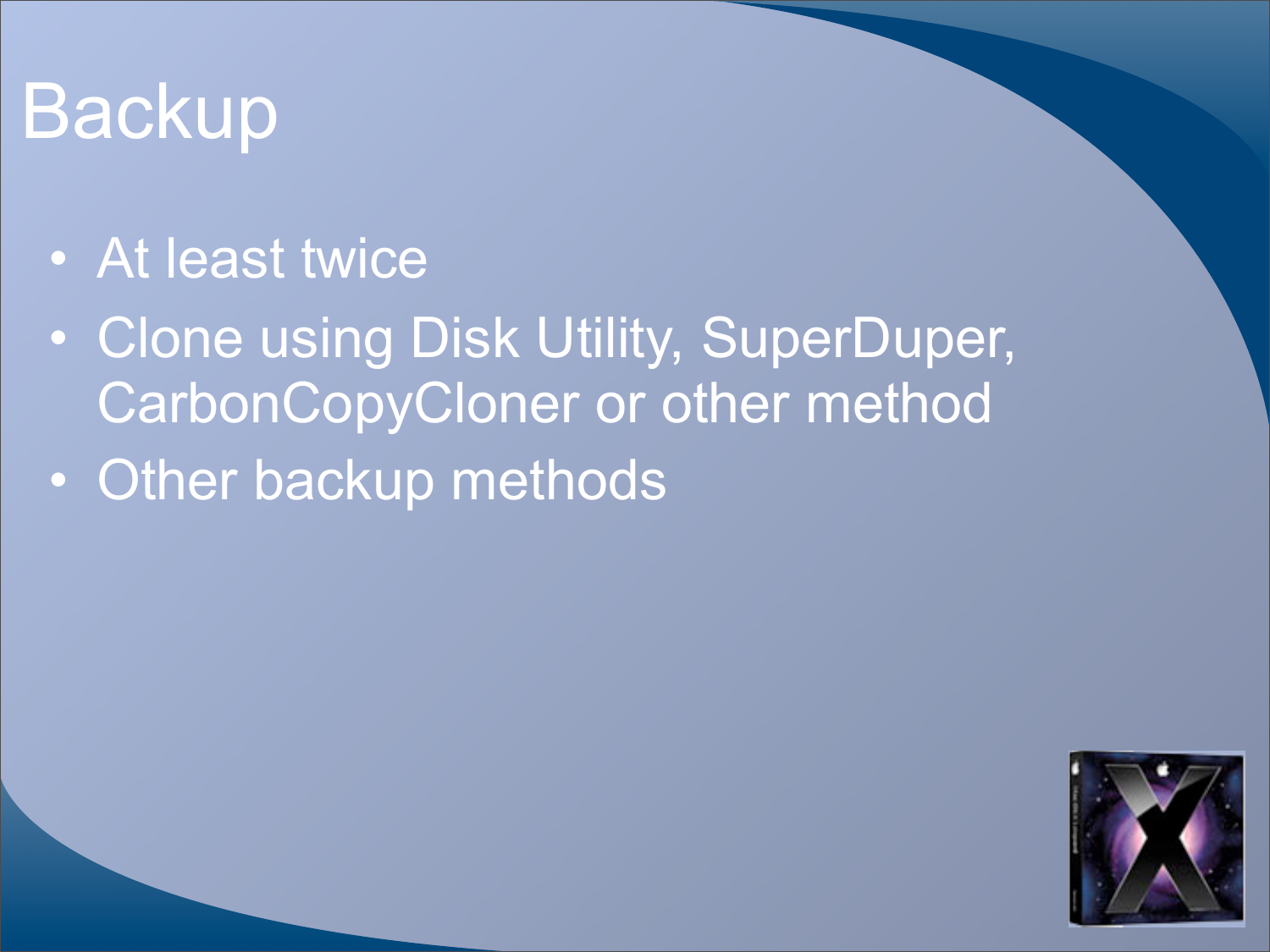# Final Preps

- Turn off login items
- Repair permissions
- Repair disk

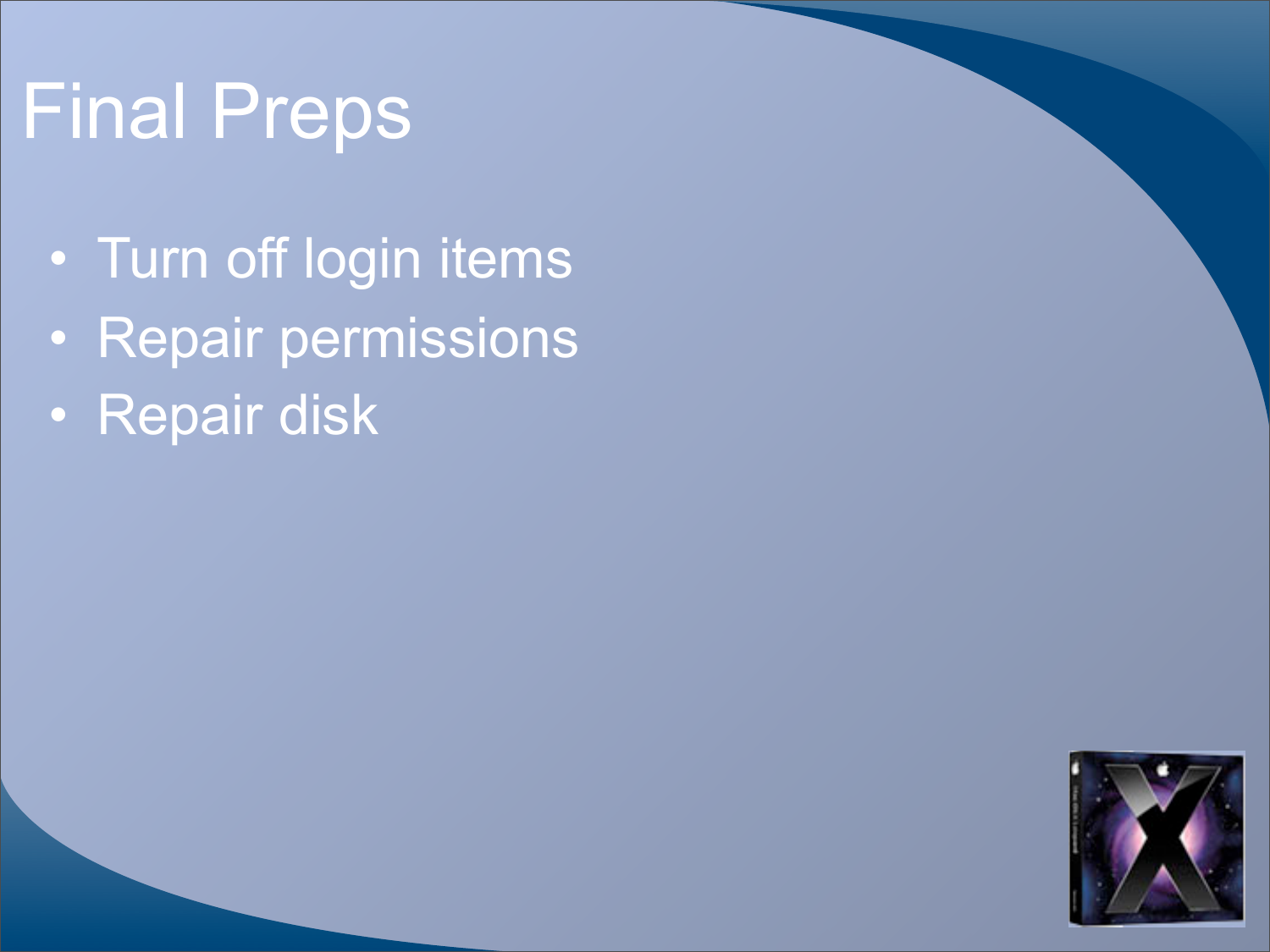# **Upgrading**

- Disable screen saver and energy saver
- Make sure laptop is powered from the wall
- Boot from the DVD or double click Install MacOS X
- Language and license

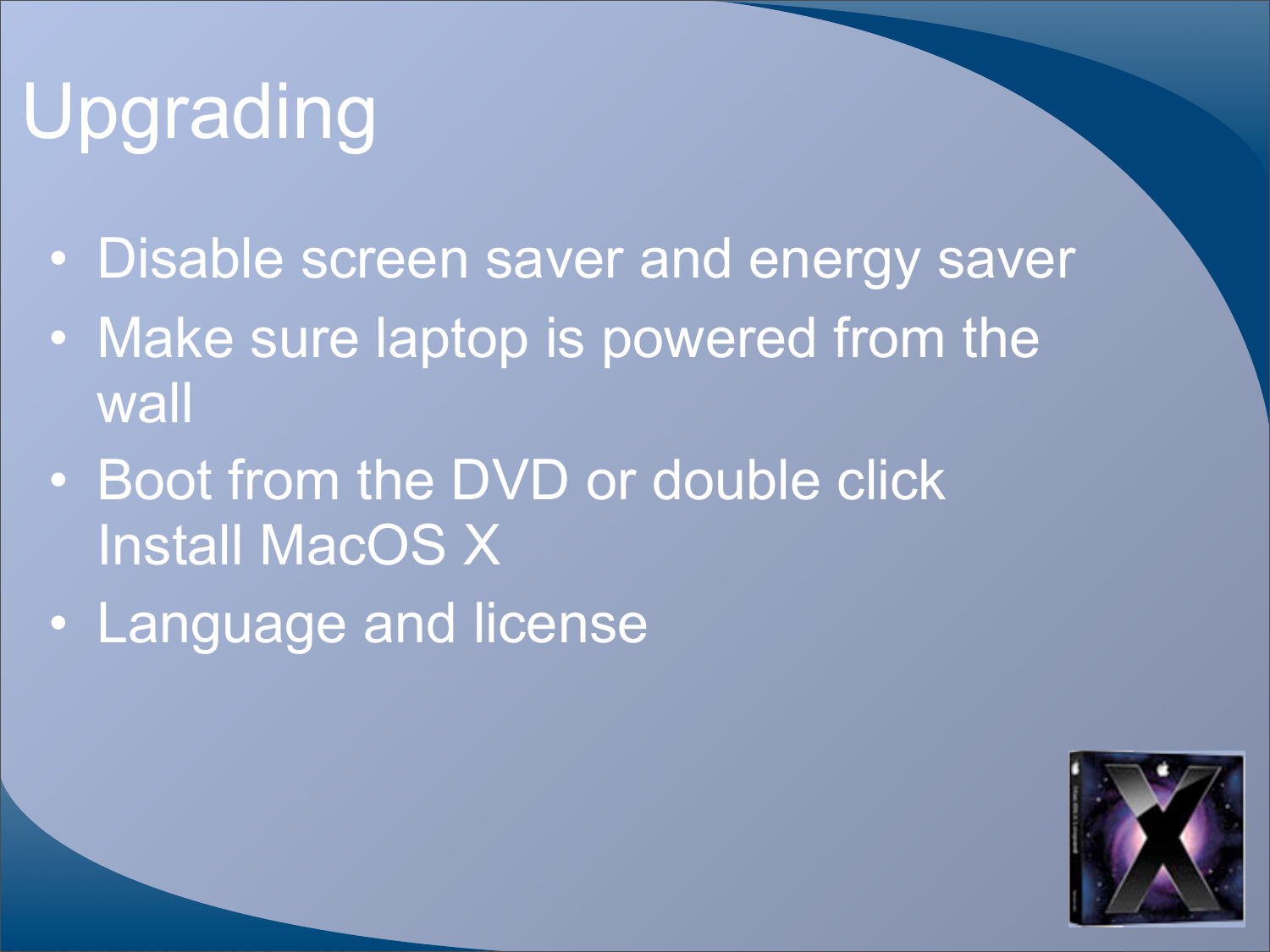### Choose a Destination

- Select a Disk
- STOP
- Click Options button, then select your chosen upgrade method
	- For Archive and Install choose Preserve Users and Network Settings
	- For Erase and Install choose MacOS X Extended (Journaled)
- Click OK and Continue

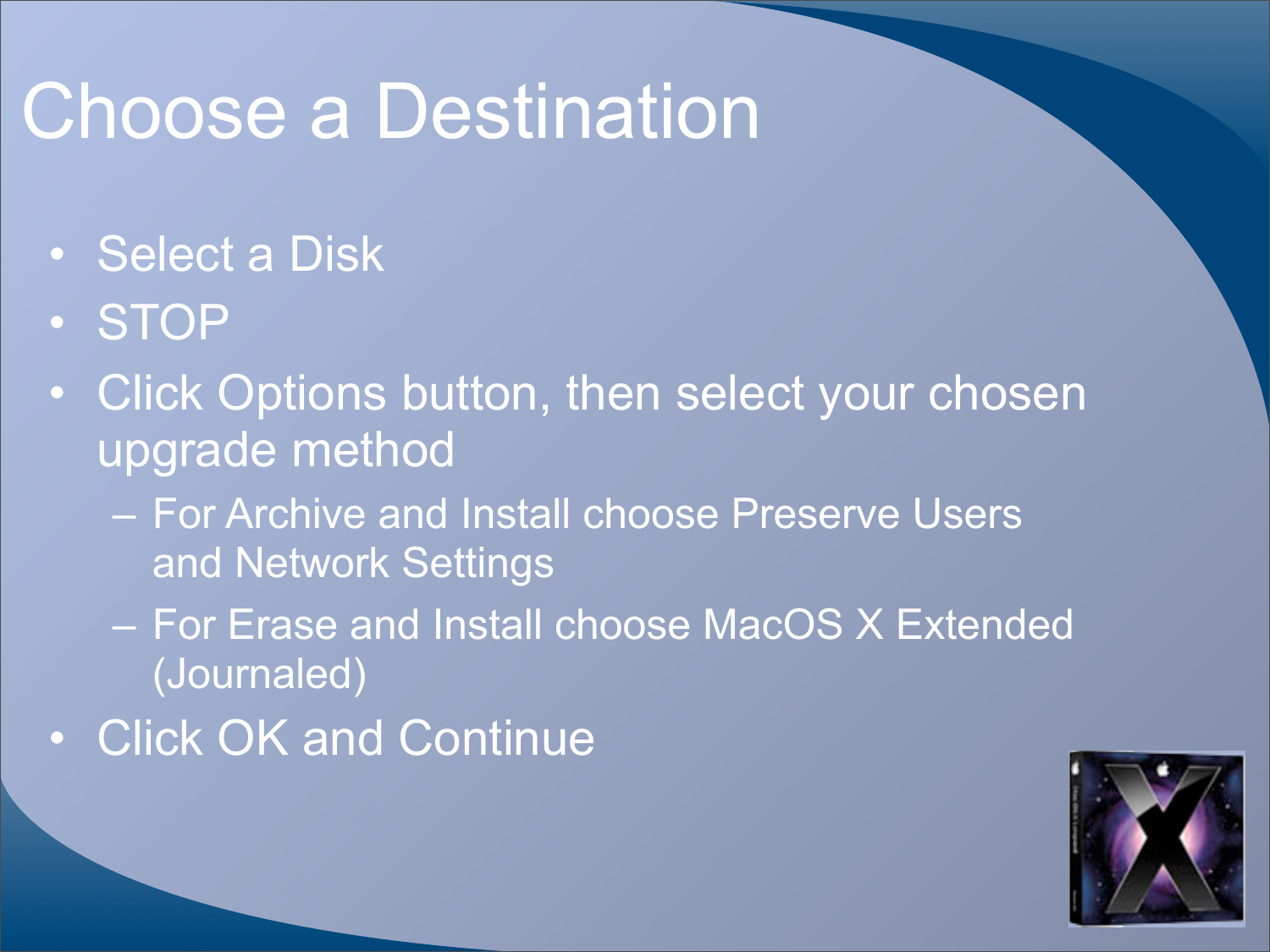## Choose Optional Software

- Printer drivers
- Additional fonts
- Language Translations
- X11
- Click OK
- Wait until the system reboots

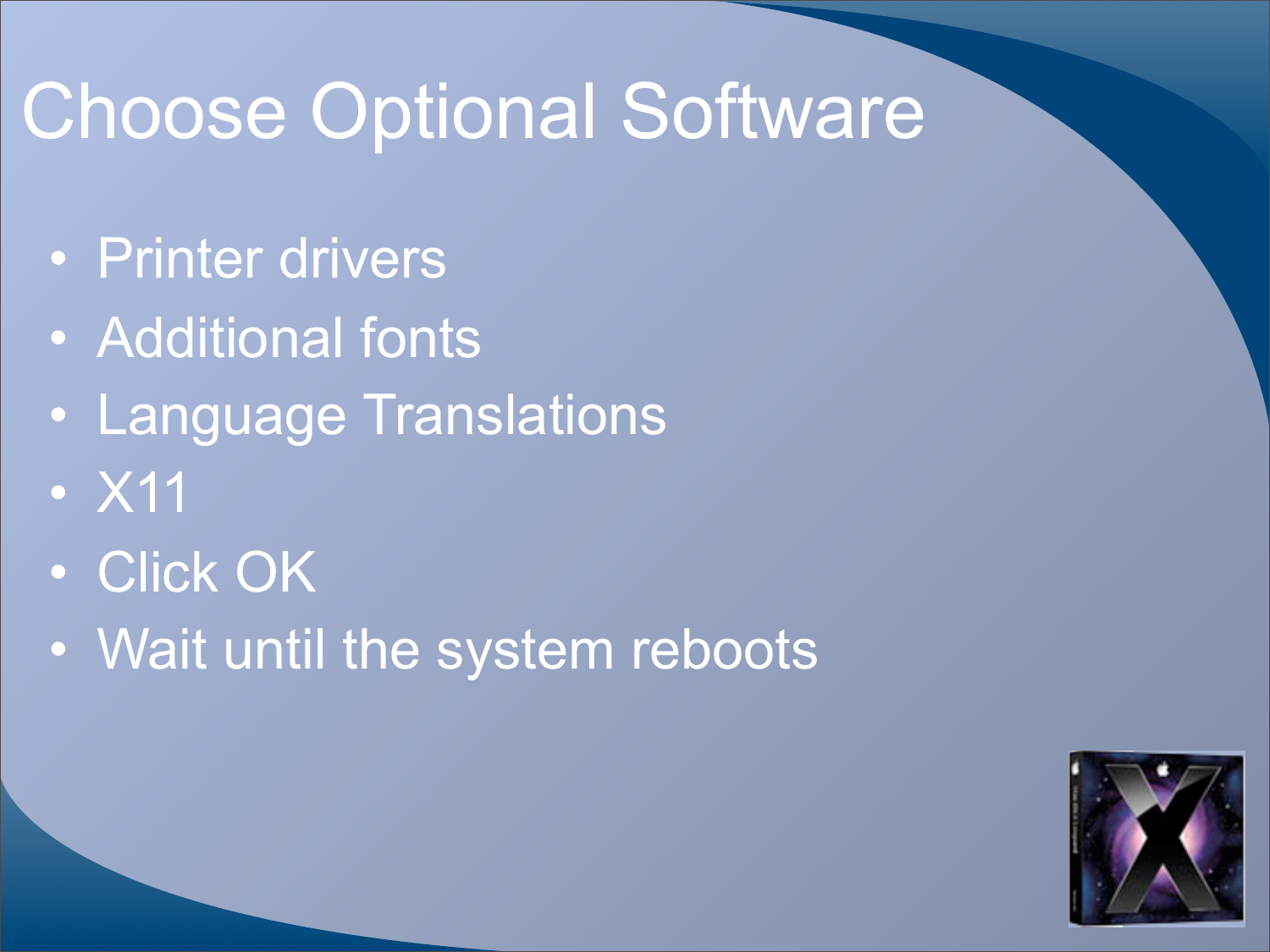#### Setup Assistant

• Options vary – Migration Assistant – Registration Data – Account Creation

• My recommendation; skip all of that and run Migration Assistant manually afterwards